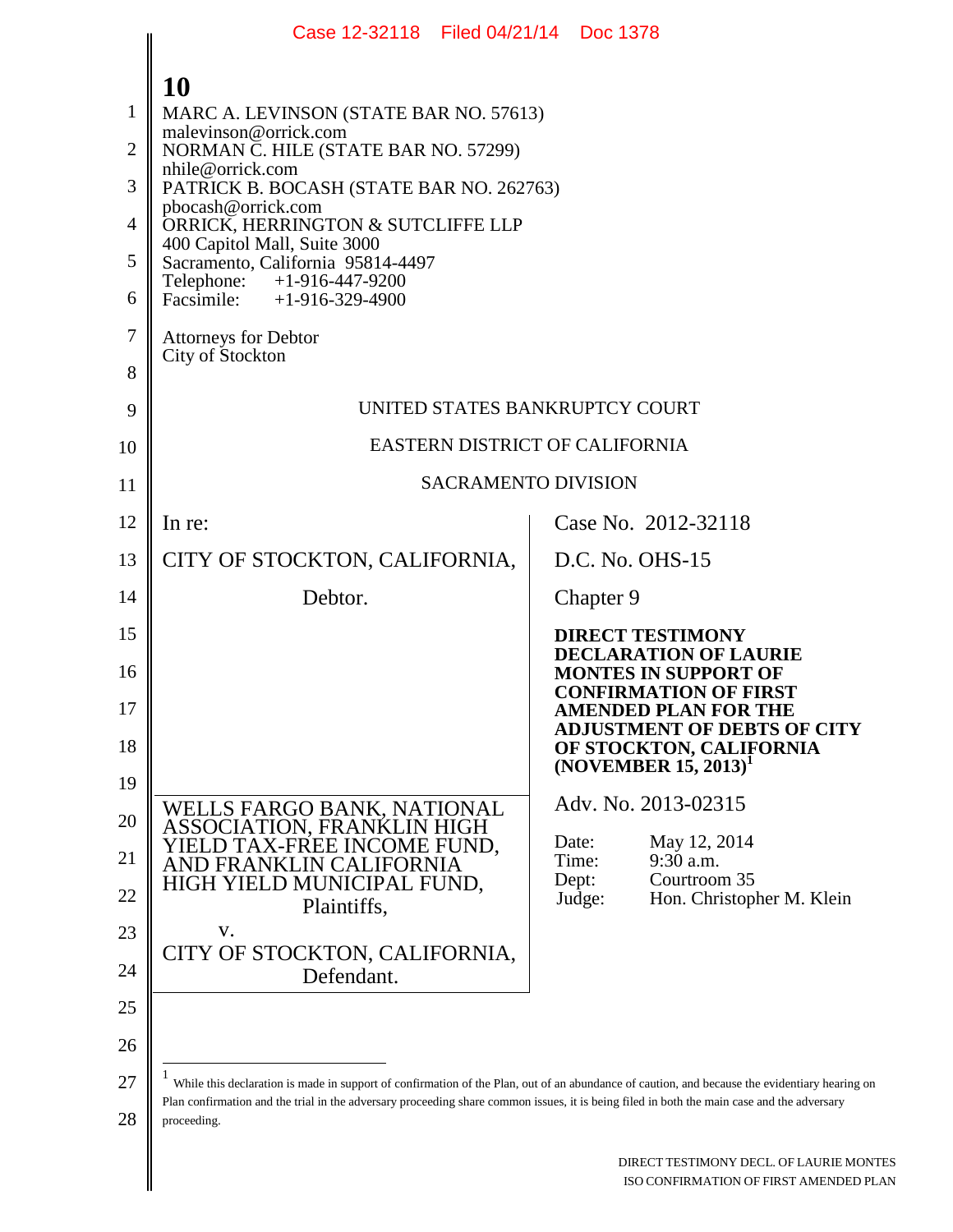| $\mathbf{1}$   | I, Laurie Montes, hereby declare:                                                                                                                                                                                          |  |  |  |  |
|----------------|----------------------------------------------------------------------------------------------------------------------------------------------------------------------------------------------------------------------------|--|--|--|--|
| $\mathbf{2}$   | I am the Deputy City Manager for the City of Stockton, California ("the City" or<br>1.                                                                                                                                     |  |  |  |  |
| 3              | "Stockton"). I make this declaration in support of confirmation of the City of Stockton,                                                                                                                                   |  |  |  |  |
| $\overline{4}$ | California's ("City") First Amended Plan For The Adjustment Of Debts Of City Of Stockton,                                                                                                                                  |  |  |  |  |
| 5              | California (November 15, 2013). In my capacity as Deputy City Manager, I oversee the                                                                                                                                       |  |  |  |  |
| 6              | Administrative Services Department (which includes Finance and Information Technology),                                                                                                                                    |  |  |  |  |
| 7              | Human Resources, the Community Services Department, Entertainment Venues, and Operation                                                                                                                                    |  |  |  |  |
| 8              | Peacekeepers. At different times during my tenure as Deputy City Manager, I have overseen                                                                                                                                  |  |  |  |  |
| 9              | every City department for some period of time.                                                                                                                                                                             |  |  |  |  |
| 10             | I have served as Deputy City Manager since June 2008. Before that, I served as<br>2.                                                                                                                                       |  |  |  |  |
| 11             | Housing Department Director and as the City's Budget Officer. I began working for the City in                                                                                                                              |  |  |  |  |
| 12             | 1991 in the Housing and Redevelopment Department before joining the City Manager's Office in                                                                                                                               |  |  |  |  |
| 13             | 1995. I hold a Bachelor of Science degree in Business Administration and a Master of Public                                                                                                                                |  |  |  |  |
| 14             | Administration from California State University, Stanislaus.                                                                                                                                                               |  |  |  |  |
| 15             | All Requirements Necessary For The Plan To Be Confirmed Have Been Realized                                                                                                                                                 |  |  |  |  |
| 16             | All of the requirements necessary for the City's Plan <sup>2</sup> to be confirmed have been<br>3.                                                                                                                         |  |  |  |  |
| 17             | met. On October 3, 2013, the City Council approved the initial versions of the Plan and                                                                                                                                    |  |  |  |  |
| 18             | Disclosure Statement, which the City filed on October 10, 2013. The City's electorate expressed                                                                                                                            |  |  |  |  |
| 19             | its support for the Plan by approving Measures A and B on November 5, 2013. Measure A                                                                                                                                      |  |  |  |  |
| 20             | increases the City's sales tax by 0.75%, and Measure B is an advisory measure advising the City                                                                                                                            |  |  |  |  |
| 21             | to use 35% of the proceeds from Measure A to "help end the bankruptcy and restore other City                                                                                                                               |  |  |  |  |
| 22             | services." The City subsequently filed the Plan on November 15, 2013 and Disclosure Statement                                                                                                                              |  |  |  |  |
| 23             | on November 21, 2013, with new language reflecting the passage of Measures A and B.                                                                                                                                        |  |  |  |  |
| 24             | 4.<br>The City intends to comply with all laws, regulations, and ordinances following                                                                                                                                      |  |  |  |  |
| 25             | confirmation, and nothing in the Plan proposes an action in violation of existing applicable laws.                                                                                                                         |  |  |  |  |
| 26             | The Plan expressly provides that a condition precedent to the Effective Date is that "[t]he City                                                                                                                           |  |  |  |  |
| 27             |                                                                                                                                                                                                                            |  |  |  |  |
| 28             | $2$ Capitalized terms used but not defined herein have the meaning ascribed to them in the First Amended Plan for the<br>Adjustment of Debts of City of Stockton, California (November 15, 2013) [Dkt. No. 1204] ("Plan"). |  |  |  |  |
|                | DIRECT TESTIMONY DECL. OF LAURIE MONTES<br>$-2-$<br>ISO CONFIRMATION OF FIRST AMENDED PLAN                                                                                                                                 |  |  |  |  |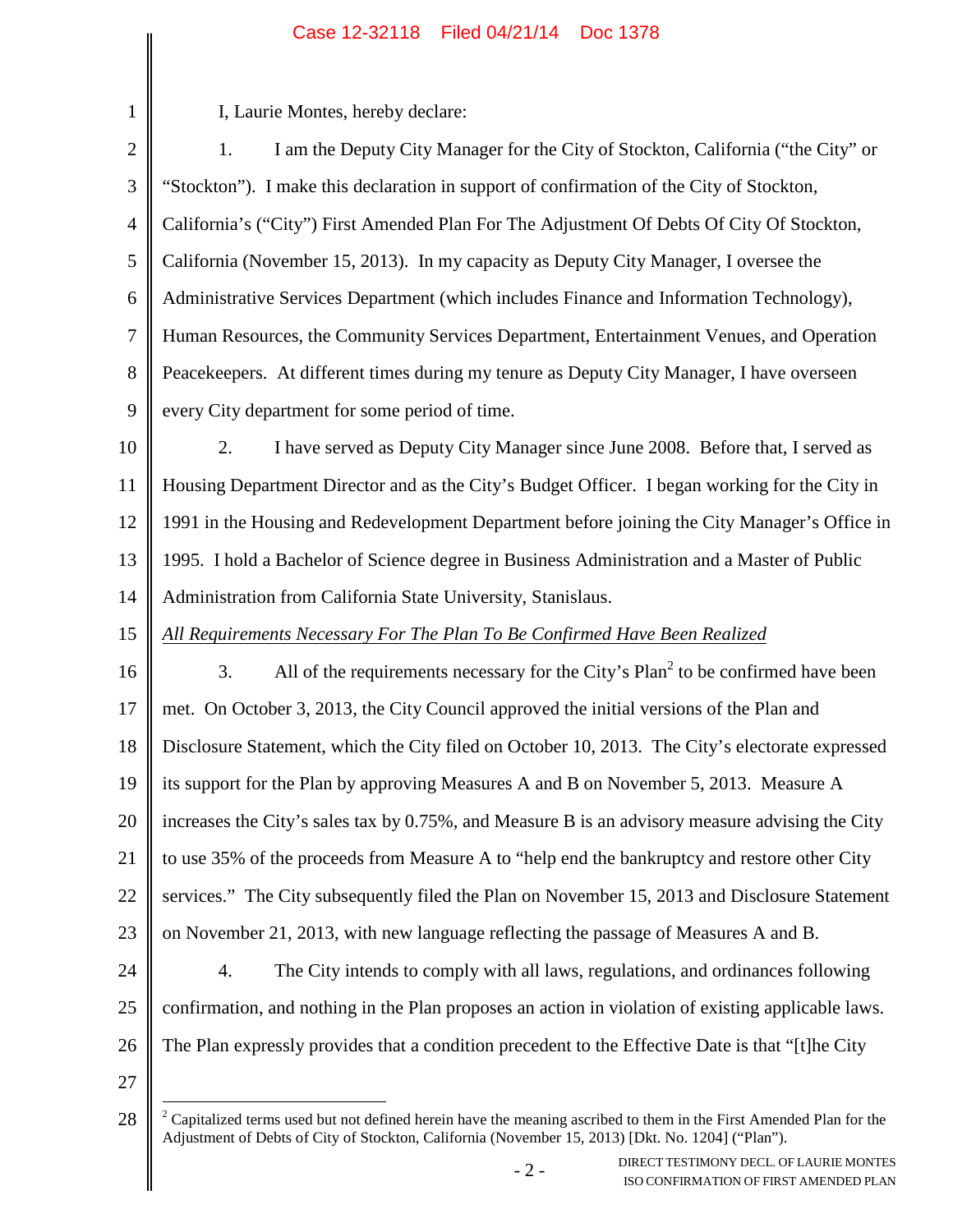1 2 3 4 5 6 7 shall have received any and all authorizations, consents, regulatory approvals, rulings, no-action letters, opinions, and documents that are necessary to implement the Plan and that are required by law, regulation, or order." The City is not subject to any governmental regulatory commission regarding its rates. The City will implement the Plan by continuing to operate, after the Effective Date, pursuant to the City Charter, the California Constitution, and applicable state and federal laws. The City has submitted the Plan in good faith, and it has every intention of implementing the Plan if it is confirmed.

8 9 10 11 12 13 14 15 16 17 5. The City has cut every expense that it can while remaining a viable city in an effort to ensure that the Plan will be feasible. As I previously testified in my declaration in support of the City's eligibility for bankruptcy relief [Dkt. No. 23] ("Eligibility Declaration"), from fiscal year 2008-09 through 2011-12, the City cut approximately \$90 million in General Fund expenses. The City dramatically reduced expenses by eliminating staff positions, slashing pay and benefits to the employees who remain, and taking other cost-cutting measures. The City has reached consensual agreements with all of its major creditors except for Franklin. The City's settlement with the Retirees Committee, as representative of the Retiree Health Benefit Claimants, eliminates a liability of over \$500 million with a one-time payment of \$5.1 million.

*The City's Real Property Market Remains Weak*

18 19 20 21 22 23 24 25 26 27 28 6. As I testified in the Eligibility Declaration, at the time of the City's bankruptcy petition the City had been, since 2008, at or near the top of nationwide foreclosure rates. That statement remains true today. Attached hereto as **Exhibit A** is a true and correct copy of a summary of information gathered from RealtyTrac reflecting that Stockton's foreclosure rate in 2012-2013 was 24.4%—higher than the rates for both Riverside-San Bernardino (20.1%) and Detroit (18.8%). Attached hereto as **Exhibit B** is a true and correct copy of a report prepared by HdL Companies in March 2014 reflecting median home prices in Stockton from 2004 through 2014. As Exhibit B reflects, the median home price in the City remains depressed, having dropped from its 2006 peak of \$390,000 to \$151,000 in 2013. As explained in the declaration of Steve Chase being submitted concurrently, the number of new residential dwelling unit permits issued by the City has dropped precipitously since FY 2008-2009 and remains low.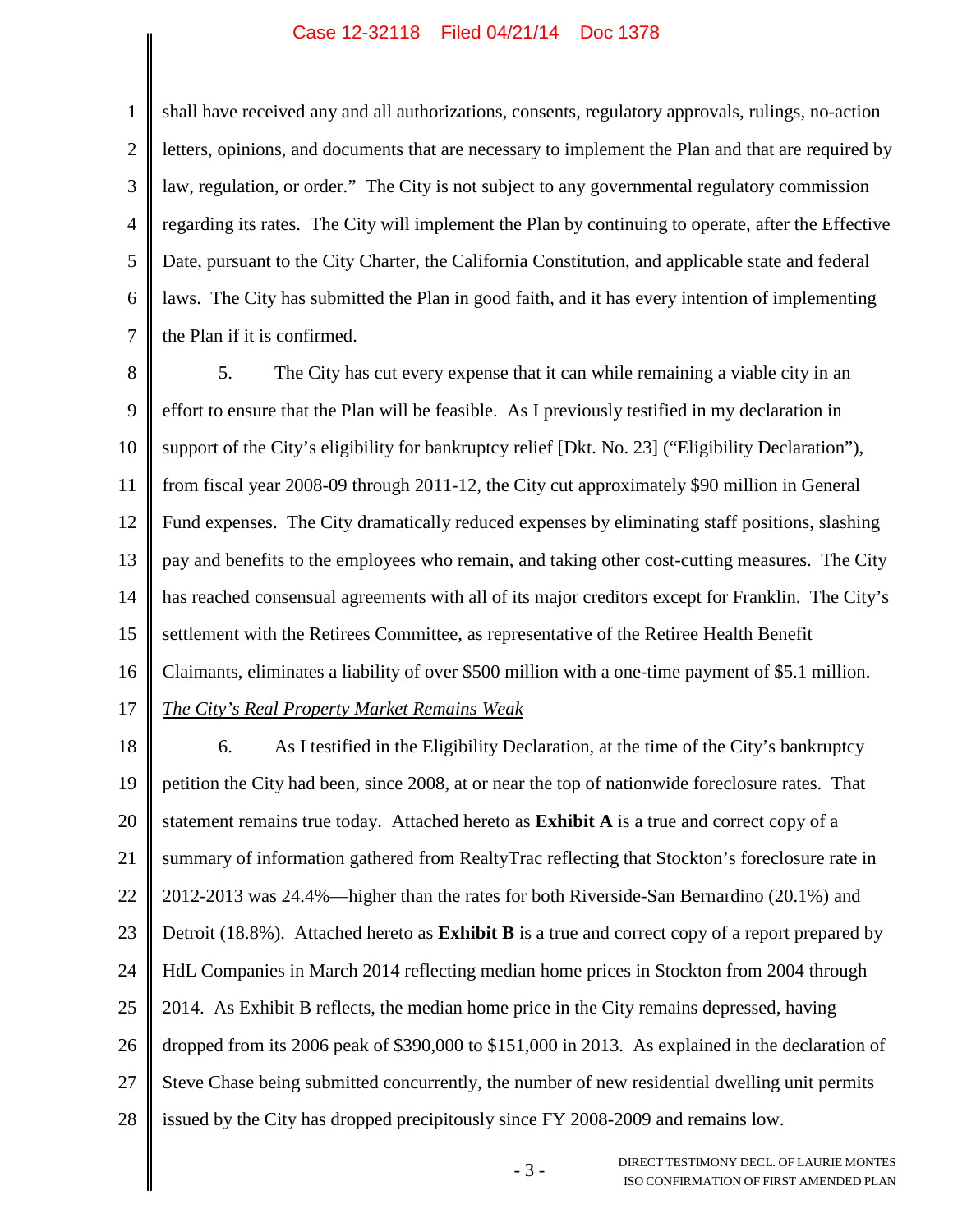| $\mathbf{1}$   | Because median home prices remain low and foreclosure rates remain high, the<br>7.                                                   |  |  |  |  |
|----------------|--------------------------------------------------------------------------------------------------------------------------------------|--|--|--|--|
| $\overline{2}$ | recovery period for the City's Proposition 8 parcels <sup>3</sup> , which comprise 55.6% of City parcels                             |  |  |  |  |
| 3              | according to HdL, will be prolonged compared to other jurisdictions. As Vanessa Burke testified                                      |  |  |  |  |
| $\overline{4}$ | in her initial declaration in support of the City's eligibility [Dkt. No. 62], the structure of                                      |  |  |  |  |
| 5              | California's property tax system is such that when a change in ownership (like a foreclosure or                                      |  |  |  |  |
| 6              | short sale) results in a lower assessed property value, the new base is "locked in" at the lower                                     |  |  |  |  |
| $\tau$         | value and can only increase at the lesser of the consumer price index or two percent per year. The                                   |  |  |  |  |
| 8              | continued high rate of foreclosure sales and short or distressed sales in Stockton combines with                                     |  |  |  |  |
| 9              | the low median home price to penalize the City by slowing the growth of property taxes going                                         |  |  |  |  |
| 10             | forward.                                                                                                                             |  |  |  |  |
| 11             | Settlement With The Thunder                                                                                                          |  |  |  |  |
| 12             | 8.<br>After rigorous negotiation, the City has entered into a settlement resolving its                                               |  |  |  |  |
| 13             | dispute with the Stockton Thunder hockey team. I was involved in this negotiation and am very                                        |  |  |  |  |
| 14             | familiar with the terms of the Thunder Settlement. The Stockton City Council approved the final                                      |  |  |  |  |
| 15             | Thunder Settlement at its April 15, 2014 public session.                                                                             |  |  |  |  |
| 16             | 9.<br>Under the Thunder Settlement, the Thunder's base rent payable to the City will                                                 |  |  |  |  |
| 17             | increase by \$2,000 per regular season home game and Catering Services Adjusted Gross Revenue                                        |  |  |  |  |
| 18             | paid to the Thunder will be reduced from 30% to 10%. The Thunder will have the exclusive right                                       |  |  |  |  |
| 19             | to sell team merchandise, and will retain all revenues and bear all the expenses associated with                                     |  |  |  |  |
| 20             | team merchandise sales. The Thunder will purchase the use of five luxury suites from the City                                        |  |  |  |  |
| 21             | each year for a total cost of \$150,000, adjusted annually for any increases in the costs of other                                   |  |  |  |  |
| 22             | luxury suites sold by the City, and will have the right to sublease the luxury suites (but not to                                    |  |  |  |  |
| 23             | current luxury suite lessees of the City or prospective lessees). Revenues received on account of                                    |  |  |  |  |
| 24             | such leases shall be subject to the existing sharing formula of 65% to the City and 35% to the                                       |  |  |  |  |
| 25             |                                                                                                                                      |  |  |  |  |
| 26             | <sup>3</sup> Under Proposition 8 of 1978, if a parcel's true market value is less than its Proposition 13-limited value, then it can |  |  |  |  |

<sup>27</sup> be increased in future years as its true market value increases without respect to the 2% annual growth limit in assessed value that otherwise applies to properties that are not newly constructed or which undergo a change in ownership. At the point at which a "Prop 8 parcel" changes ownership, or increases in value to meet the value it

<sup>28</sup> would otherwise have been limited to under Proposition 13, that parcel resumes being restricted to 2% annual increases in assessed value.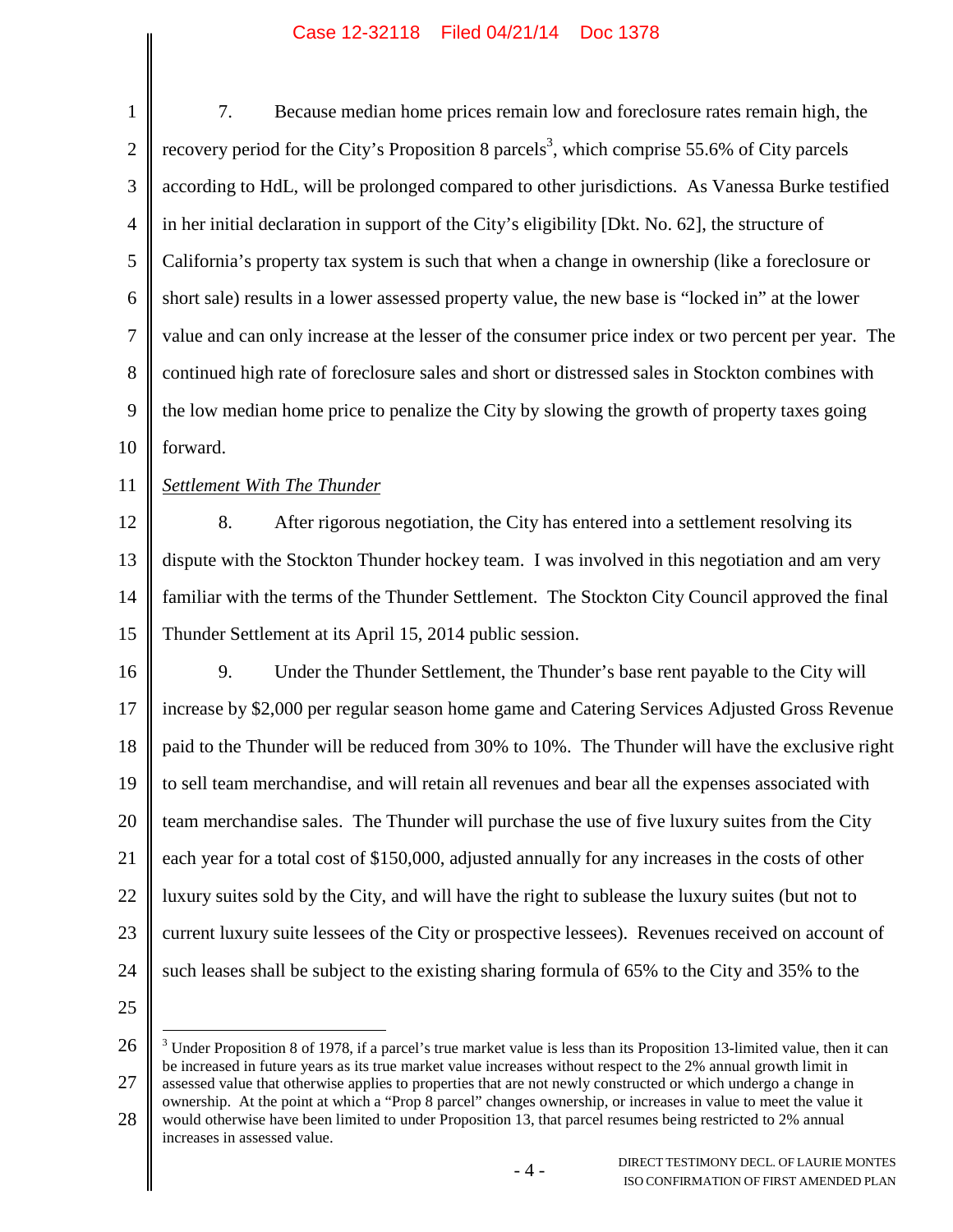1 2 3 4 team. The Thunder will make additional payments to the City once certain performance benchmarks of paid attendees and advertising are reached. The City will endeavor to file the final document memorializing the Thunder Settlement, as approved by the City Council, before the Confirmation Hearing.

5 6 7 8 9 10 10. The Thunder Settlement is valuable to the City because it keeps the Thunder in Stockton. The testimony that I and many other City witnesses previously gave in the bankruptcy case regarding service insolvency remains true. A livable city is more than just a collection of police, sewer, and electricity services; it includes recreational events, libraries, and other civic goods. In order to recover, Stockton must be a place where people want to live. Events like the Thunder games contribute to the City's appeal as a place to live and to visit.

11 *Settlement Of The Price Claims*

12 13 14 15 16 17 18 19 20 21 22 23 24 25 11. The City has reached an agreement with the Price Judgment Creditors regarding the Price Claims, which arise from a District Court judgment against the City. Under the Price Settlement, the City and the Price Judgment Creditors have agreed on: (1) the manner of calculating the number of replacement housing units the City has produced to date;  $(2)$  a methodology for creating a list of persons entitled to preference for housing units, including the creation and monitoring of a list; (3) a means for reaching out to the community about the availability of replacement units, using community support agencies and through other vehicles, and a way to monitor the City's compliance with such obligation; (4) the extinguishing of the City's obligation to make relocation assistance payments; and (5) the recognition that any claim for attorney fees is treated as an unsecured claim in the Plan. The settlement will have no material monetary impact on the City, and will enable the City to fulfill its obligations under the District Court judgment. The Stockton City Council approved the settlement of the Price Claims at its April 15, 2014 public session. / / /

- 26 / / /
- 27  $1/1$
- 28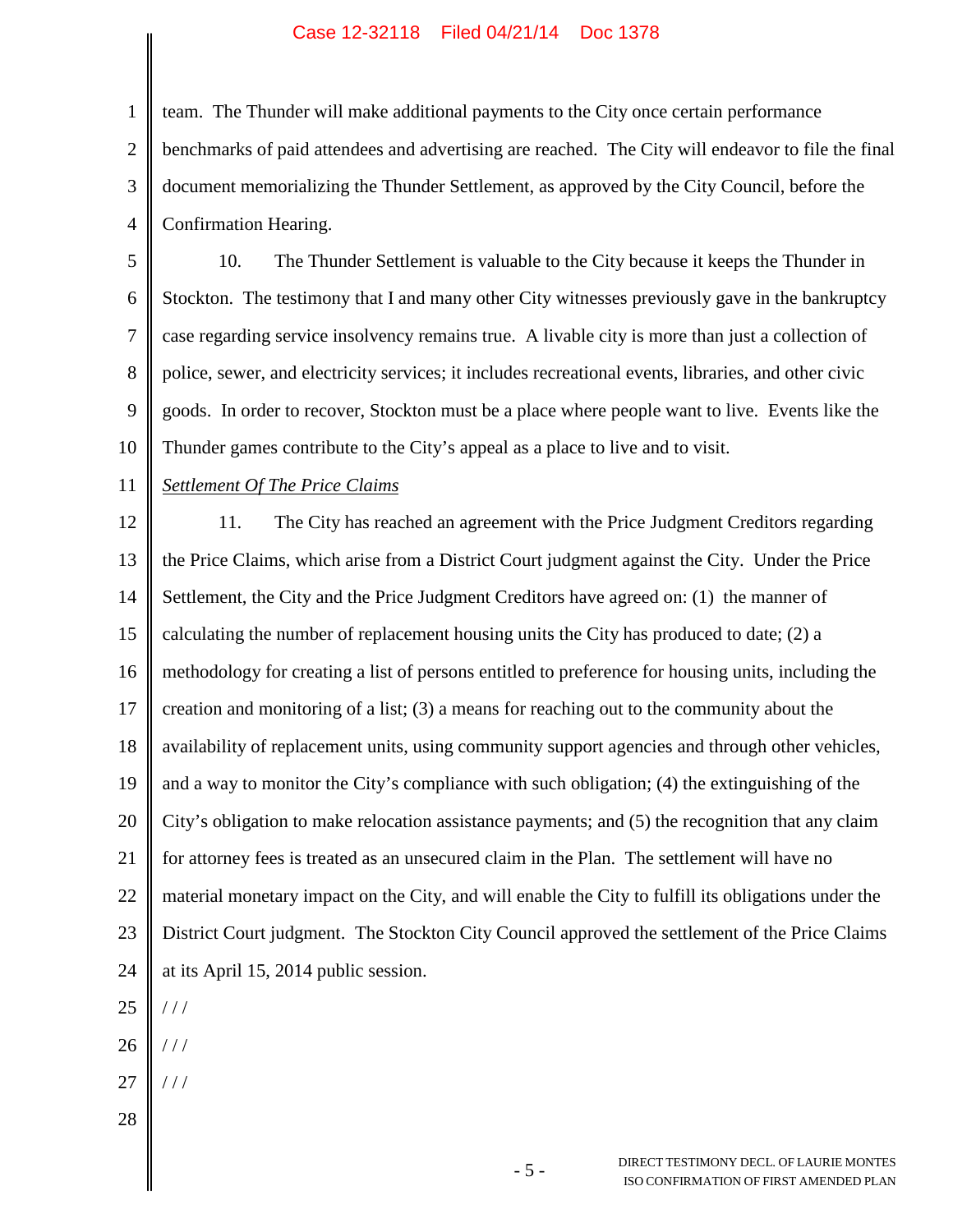|                | Case IZ-32110 Filed 04/21/14 DOC 1378                                                                            |  |  |  |  |  |
|----------------|------------------------------------------------------------------------------------------------------------------|--|--|--|--|--|
|                |                                                                                                                  |  |  |  |  |  |
| $\mathbf{1}$   | Settlements With Assured, NPFG, Ambac, and DBAW Approved By City Council                                         |  |  |  |  |  |
| $\mathbf{2}$   | At the April 15, 2014 public session of the Stockton City Council, the Council also<br>12.                       |  |  |  |  |  |
| 3              | approved the City's settlement agreements with Assured, NPFG, and the Department of Boating                      |  |  |  |  |  |
| $\overline{4}$ | and Waterways (DBAW), as well as a small modification to the Ambac agreement.                                    |  |  |  |  |  |
| 5              |                                                                                                                  |  |  |  |  |  |
| 6              | Executed this 21st day of April 2014, at Stockton, California. I declare under penalty of                        |  |  |  |  |  |
| $\tau$         | perjury under the laws of the State of California and the United States of America that the                      |  |  |  |  |  |
| $8\,$          | foregoing is true and correct.                                                                                   |  |  |  |  |  |
| 9              | aurie Montes                                                                                                     |  |  |  |  |  |
| 10             |                                                                                                                  |  |  |  |  |  |
| 11             |                                                                                                                  |  |  |  |  |  |
| 12             |                                                                                                                  |  |  |  |  |  |
| 13             |                                                                                                                  |  |  |  |  |  |
| 14             |                                                                                                                  |  |  |  |  |  |
| 15             |                                                                                                                  |  |  |  |  |  |
| 16             |                                                                                                                  |  |  |  |  |  |
| 17             |                                                                                                                  |  |  |  |  |  |
| 18             |                                                                                                                  |  |  |  |  |  |
| 19             |                                                                                                                  |  |  |  |  |  |
| 20             |                                                                                                                  |  |  |  |  |  |
| 21             |                                                                                                                  |  |  |  |  |  |
| 22             |                                                                                                                  |  |  |  |  |  |
| 23             |                                                                                                                  |  |  |  |  |  |
| 24             |                                                                                                                  |  |  |  |  |  |
| 25             |                                                                                                                  |  |  |  |  |  |
| 26             |                                                                                                                  |  |  |  |  |  |
| 27             |                                                                                                                  |  |  |  |  |  |
| 28             |                                                                                                                  |  |  |  |  |  |
|                | DIRECT TESTIMONY DECL. OF LAURIE MONTES<br>OHSUSA:757642159.1<br>$-6-$<br>ISO CONFIRMATION OF FIRST AMENDED PLAN |  |  |  |  |  |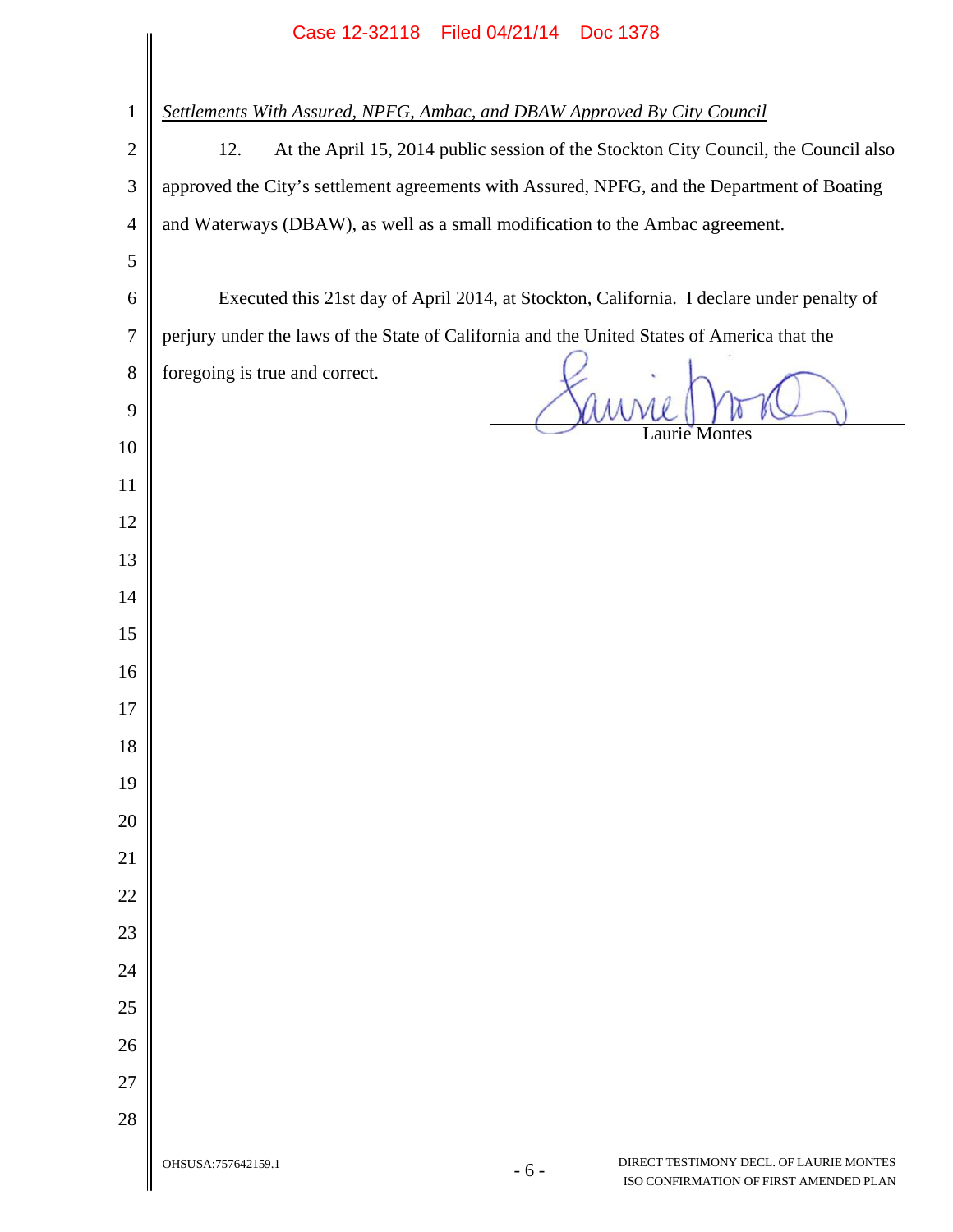# **Exhibit A**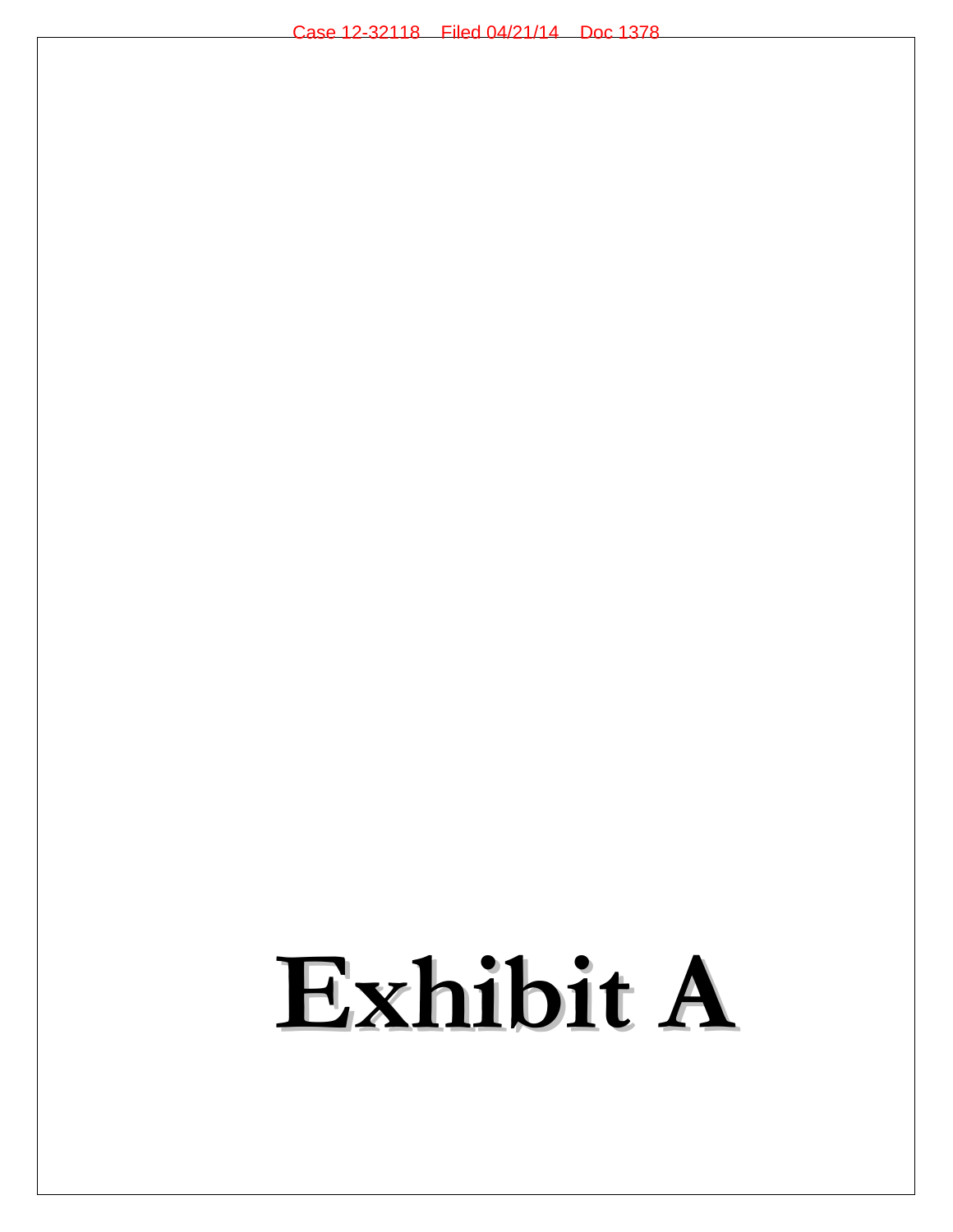### **Stockton Foreclosure Stats**

According to the October 2013 U.S. Residential and Foreclosure Sales Report prepared by RealtyTrac, the markets with the highest percentage of foreclosures include Stockton (24.4%), Las Vegas (23.8%), Cleveland (22.3%), Riverside-San Bernardino (20.1%), Detroit (18.8%), and Phoenix (18%). Stockton remains in the top statistics for high foreclosure rates.



The table below depicts the actual number of foreclosures between 2008 and 2013.

Source: 2008-2011, San Joaquin County Recorder's Office 2012-2013 RealtyTrac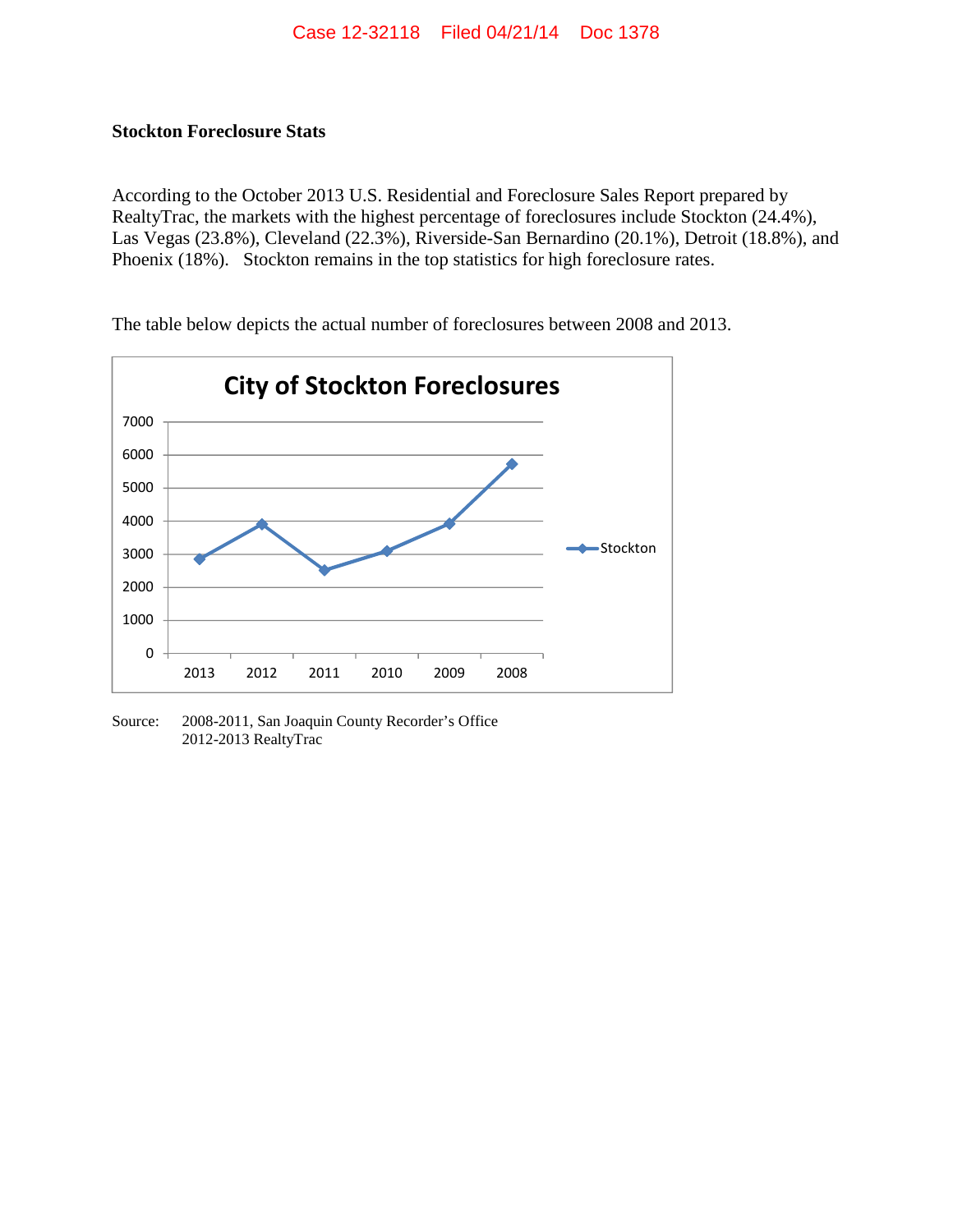# **Exhibit B**